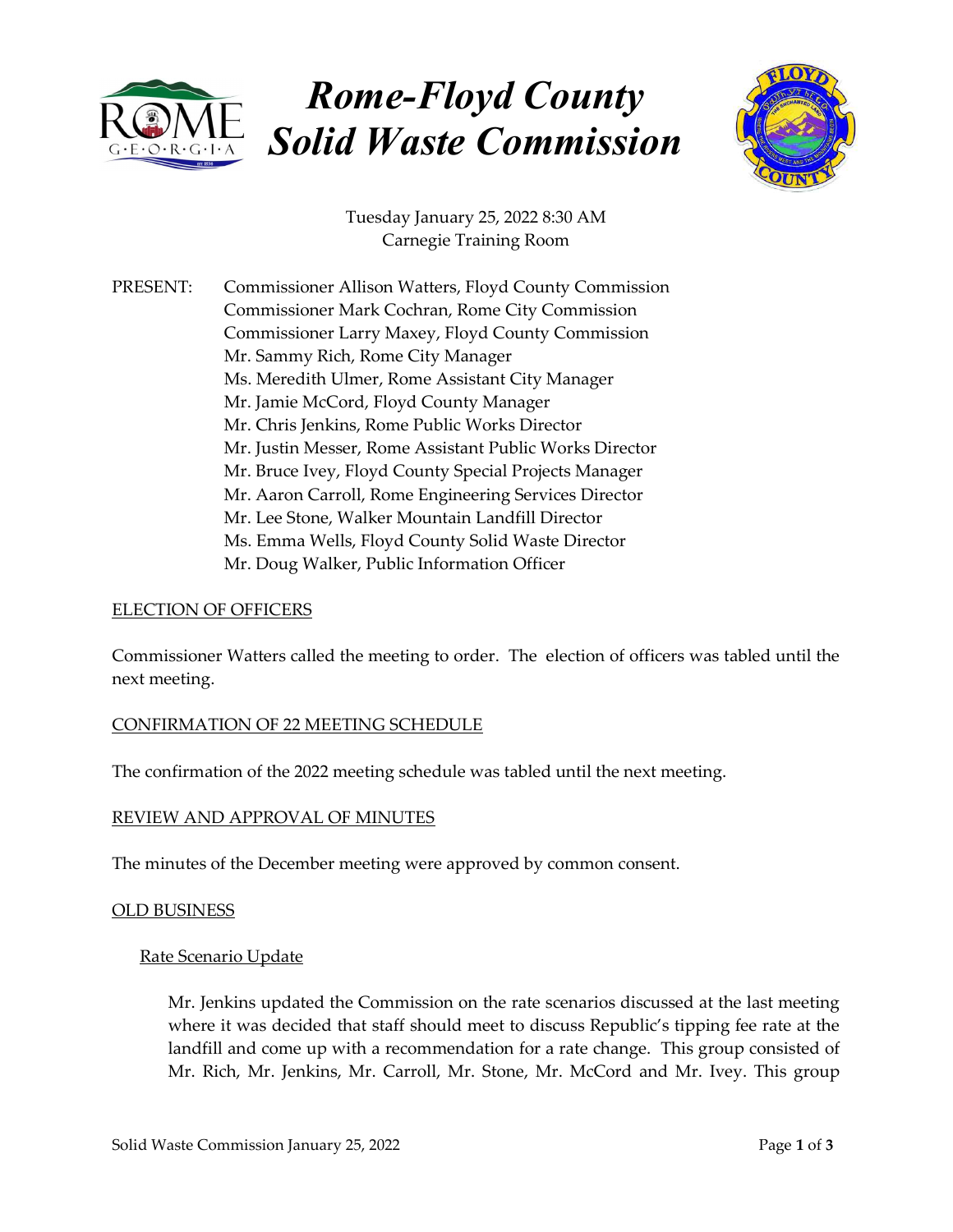recommended raising the rate from the preferred \$21.69/ton they have enjoyed for 14 years to \$38 in keeping with all other customers. He noted that we just need to determine how and when we will implement it. Mr. Stone recommended a \$5 increases each quarter. Commissioner Watters suggested implementing the increase all at once. Commissioner Cochran suggested a six-month advance notice before implementing the full increase. Mr. Rich noted the six-month advance would allow for a one-time administrative adjustment.

Commissioner Cochran moved to make Republic's rate increase to \$38 on July 1, 2022. Commissioner Maxey seconded. The motion carried.

### NEW BUSINESS

## Recycling Center and Rome City Schools MOA

Ms. Wells reported that she has been contacted by Ms. Leslie Dixon, director of the Rome City Schools ASPIRE program, which is a Federally funded after-school educational program for elementary school students. Ms. Dixon has approached the Recycling Center to partner with the City's elementary schools in with an agreement that the Center will continue to support this after-school program. They have drawn up a "Memorandum of Agreement", which doesn't commit the Center to anything financially. She recommended that we approve this agreement.

Commissioner Maxey moved to approve the Memorandum of Agreement. Commissioner Cochran seconded. The motion carried.

## MONTHLY REPORTS

#### Recycling Center

## Operations Report

Ms. Wells reported tonnage was up for December as compared to this period in 2020. We continue to working great with Westrock. We have sent out 230 tons of co-mingled material. We have sent out several loads of corrugated, cardboard and loose paper. We are not getting any material in from Polk County but we have seen an increase in individual shredding.

Commissioner Watters noted the new signage at the Center. Ms. Wells said they hope to rebrand the Center logo and replace the ReRe mascot. We had great success with the last HHW event and had 200 show up on the events. For the first time we offered on line sign ups which was very successful.